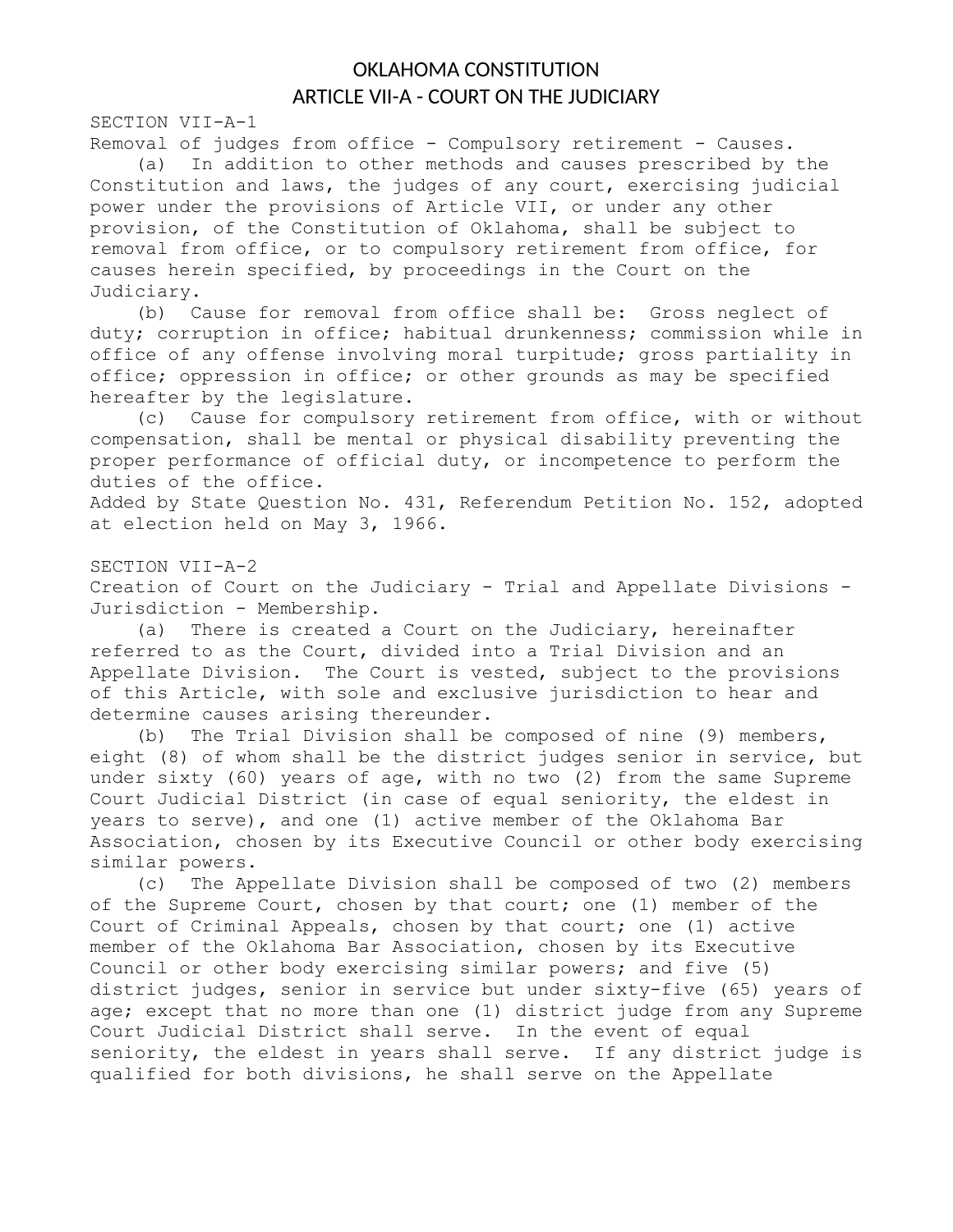Division and the next in qualification shall serve on the Trial Division.

(d) Within thirty (30) days after the adoption of this amendment, and thereafter prior to the first day in February of each odd-numbered year, the Chief Justice of the Supreme Court, the Presiding Judge of the Court of Criminal Appeals and the President of the Bar Association shall certify to the Secretary of State the names of the judges who are chosen, respectively, by the said courts and by the Oklahoma Bar Association. The Secretary of State shall determine the district judges who hold membership on the Trial Division and the Appellate Division. Promptly thereafter he shall notify the members of the respective divisions to meet at the State Capitol on a day certain, within thirty (30) days, for purposes of organization and of making or amending rules of procedure.

(e) Members of the courts so designated shall serve until March First of the odd-numbered year next after the year in which they are named. The attainment of the age limit specified shall not terminate their service during the term.

Added by State Question No. 431, Referendum Petition No. 152, adopted at election held on May 3, 1966.

#### SECTION VII-A-3

Presiding judge - Rules - Meetings - Clerk - Powers.

(a) Subject to the provisions of this Article, each division of the Court shall select its presiding judge, and shall be judge of the qualifications and the disqualification of its own members and shall make and publish its own rules of procedure. Each division shall meet on call of its presiding judge or three (3) of its members; a majority of the authorized membership of either division of the court shall constitute a quorum for the exercise of any or all of the jurisdiction of that division, regardless of whether or not vacancies exist in the membership of that division.

(b) The Clerk of the Supreme Court shall be the clerk of the court. He shall perform his duties under the direction of the Court or of the presiding judges.

(c) In the exercise of its jurisdiction, the Court is vested with full judicial power and authority, including the power to summon witnesses to appear and testify under oath and to compel the production of books, papers, documents, records and other evidential objects; to issue all manner of judicial and remedial process and writs, legal or equitable; to provide for discovery procedures in advance of trial; to make rules governing procedure; to grant full immunity from prosecution or punishment when deemed necessary and proper in order to compel the giving of testimony under oath or the production of books, papers, documents, records or other evidential objects. The specific enumeration of powers herein shall not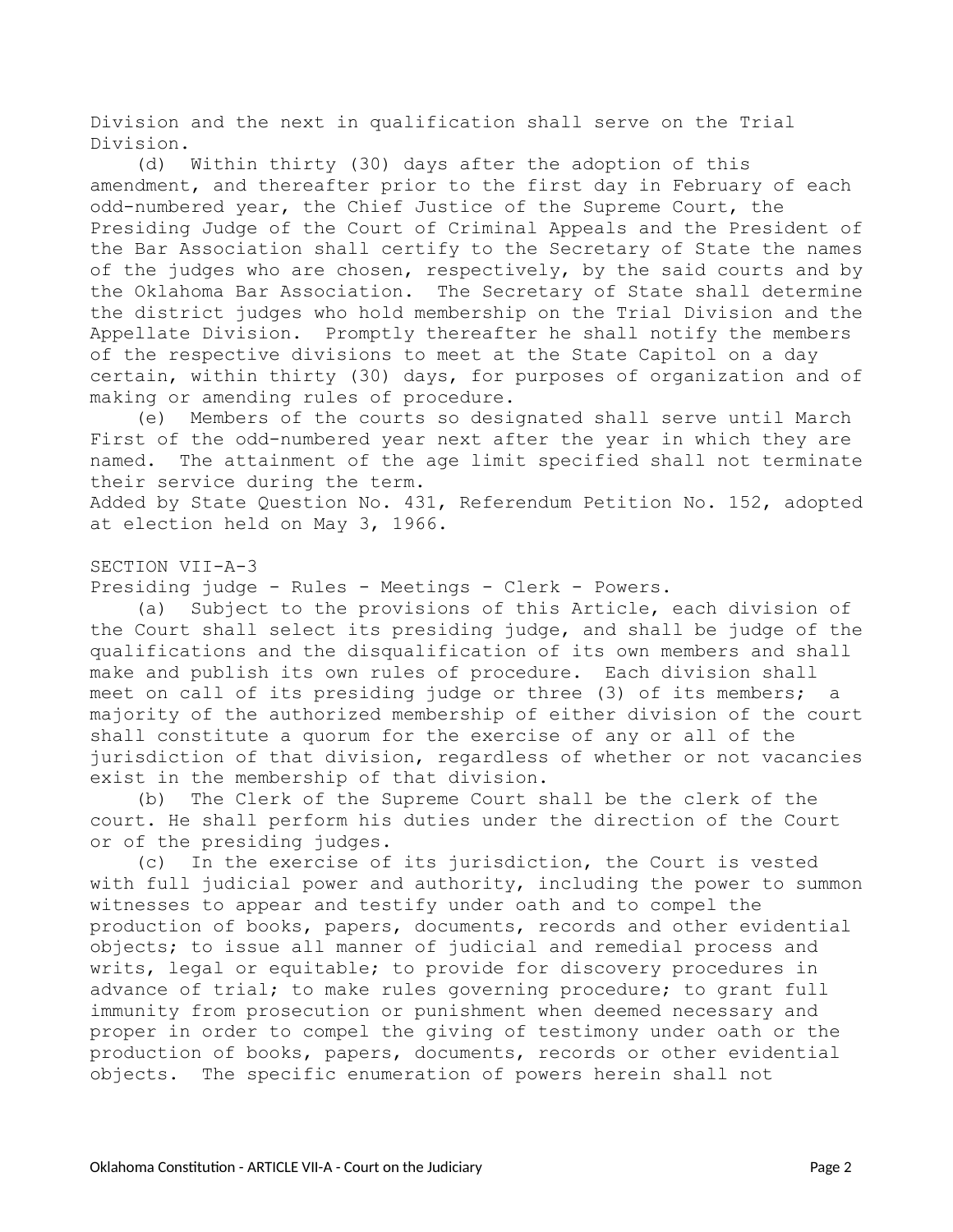derogate from the existence of other judicial power and authority in the Court, or from the exercise thereof in aid of its jurisdiction. Added by State Question No. 431, Referendum Petition No. 152, adopted at election held on May 3, 1966.

## SECTION VII-A-4

Invoking jurisdiction by petition - Hearing.

(a) The jurisdiction of the Trial Division of the Court may be invoked by a petition, filed either by the Supreme Court or the Chief Justice thereof; by the Governor; by the Attorney General; or by the Executive Secretary of the Oklahoma Bar Association when directed so to do by a vote of a majority of all members of its Executive Council; or by Resolution of the House of Delegates or by Resolution of the House of Representatives of the State of Oklahoma. The petition shall state the name of the respondent; the grounds upon which his removal from office or compulsory retirement from office is sought; and such other matters as may be specified by the rules of the Trial Division. It shall be subject to amendment by order of either division of the Court.

(b) Immediately upon the filing of the petition, the Clerk shall notify the presiding officer of the Trial Division, and the respondent named therein, in accordance with the rules of the Trial Division. The presiding judge of the Trial Division shall secure from the Executive Council of the Oklahoma Bar Association a panel of five (5) active members of the Association from which the presiding judge shall designate the prosecutor, and any necessary assistant, to conduct the proceeding against the respondent.

(c) The Trial Division or the presiding judge shall set the matter for hearing, not less than sixty (60) days after notice of the filing of the petition shall have been given the respondent. In all procedural matters not covered by rule of the Trial Division, the provisions of the Code of Civil Procedure, or of the common law of Oklahoma, shall be followed, so far as they may be applicable.

(d) Pending the determination of the proceedings, the Trial Division in its discretion may suspend the respondent from the exercise of his office. After full hearing, the Trial Division shall render such judgment as the facts may justify. No judgment shall extend further than: (1) to removal of the respondent from office, with or without disqualification to hold any public office of honor, trust, or profit under this State, or (2) to compulsory retirement from office; but such a proceeding, regardless of result, shall not bar or prejudice any other proceeding, civil or criminal, authorized by law. A judicial officer who is a member of the retirement compensation system prescribed by this Article and is compulsory retired shall receive the retirement compensation to which his term of service entitled him. If he is not qualified for full retirement compensation, he may receive such compensation as the Court may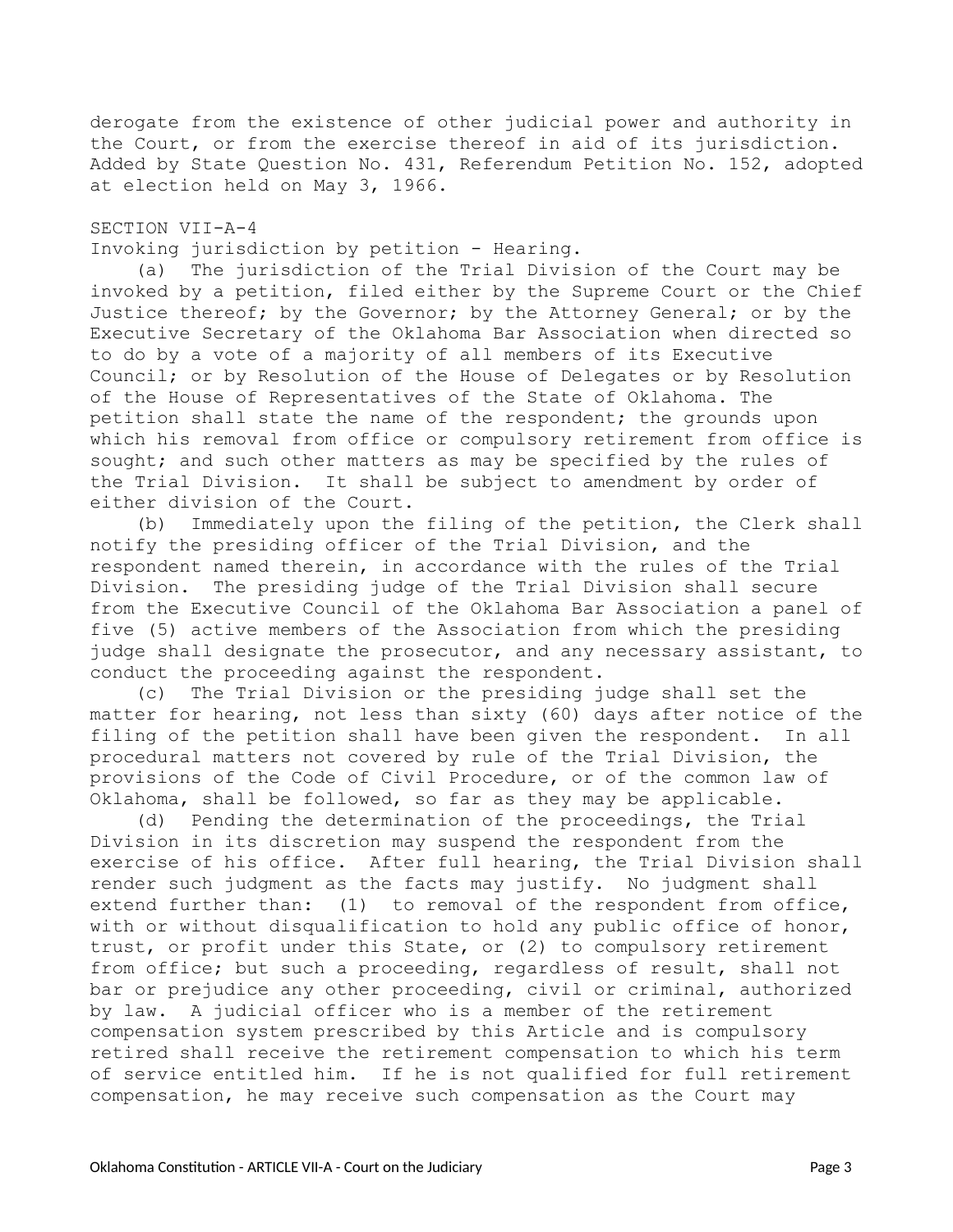decree, in proportion to time served and in accordance with principles of justice and equity, alike as to amount, commencement of payment, terms of payment, or other relevant conditions or limitations.

Added by State Question No. 431, Referendum Petition No. 152, adopted at election held on May 3, 1966.

SECTION VII-A-5

Appeal to Appellate Division.

(a) From any judgment of the Trial Division, the respondent or the prosecutor may appeal to the Appellate Division, by filing a notice of appeal with the Clerk of the Supreme Court, within ten days after entry of the judgment. The notice shall be served upon the opposite party in the manner prescribed by the rules of the Appellate Division.

(b) The preparation and certification of the record upon appeal and all proceedings upon the appeal, not prescribed by this action, shall be governed by the rules of the Appellate Division.

(c) The review in the Appellate Division shall be an equity appeal, as to both law and fact. The Appellate Division may affirm, modify or reverse the judgment of the Trial Division, or enter a new judgment, as justice may require.

(d) If justice requires, the Appellate Division may hear additional evidence upon the appeal, upon a showing to the satisfaction of the Division that the additional evidence is material and that there were good reasons for failure to present it to the Trial Division.

Added by State Question No. 431, Referendum Petition No. 152, adopted at election held on May 3, 1966.

### SECTION VII-A-6

Established rules to apply - Judge pro tem - Compensation.

(a) In all proceedings before the Court the established rules for disqualification of judges for interest, prejudice or partiality shall apply. No district judge shall sit in a matter in which the respondent is a judge of a court within his district court judicial district. In the event of the disqualification or failure to act of a member of the Court, a judge pro tem to sit in his place shall be named by the authority appointing him, if he is a district judge, the qualified district judge from his Supreme Court judicial district, next in seniority, shall serve as judge pro tem.

(b) Members of the Court shall serve without compensation, but shall receive the allowance for expense permitted district judges serving outside their districts.

(c) The prosecutors shall receive such fair and just compensation as the respective division of the Court shall award for service before that division.